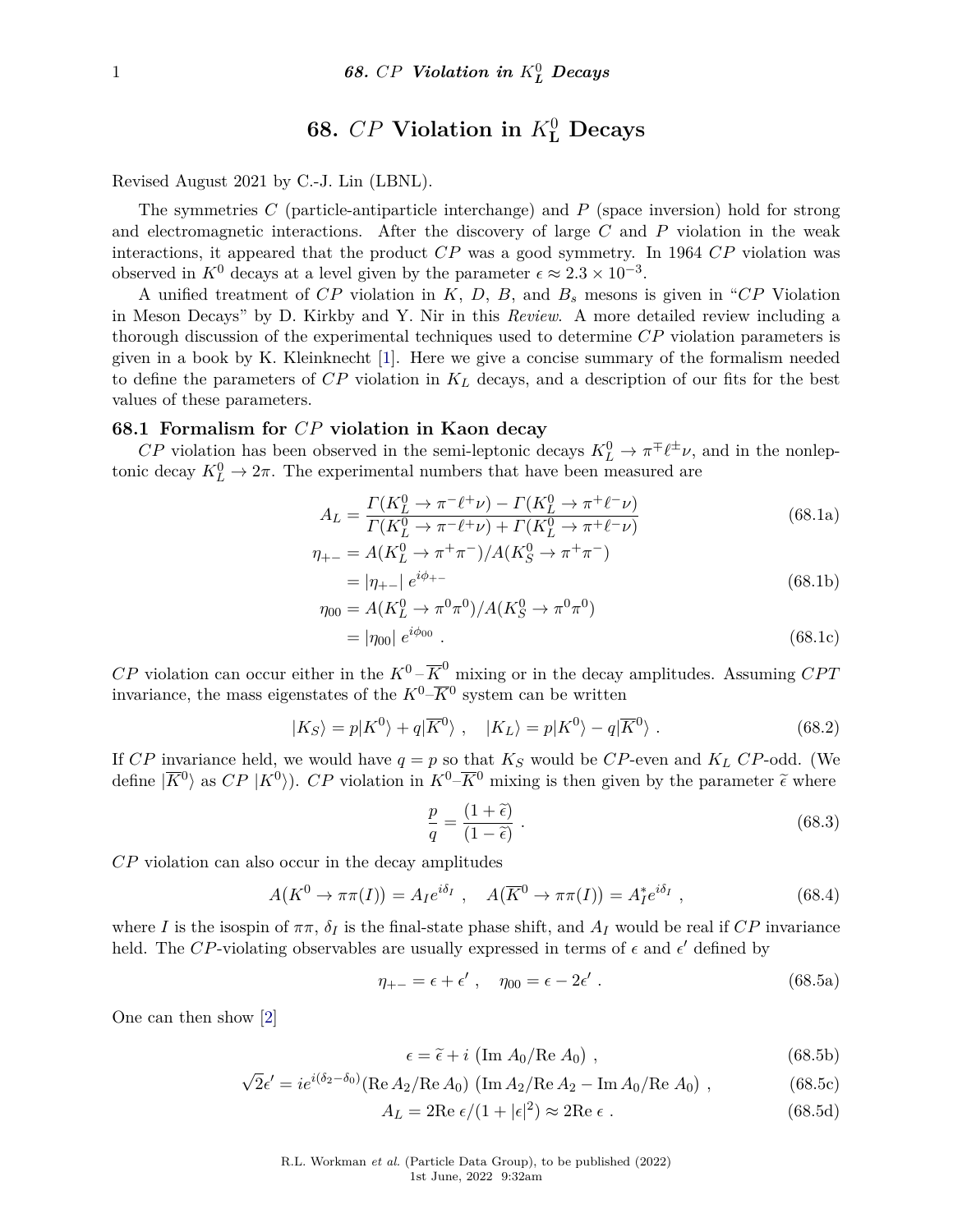In Eq. (68.5a), small corrections [\[3\]](#page-7-2) of order  $\epsilon' \times \text{Re} (A_2/A_0)$  are neglected, and Eq. (68.5d) assumes the  $\Delta S = \Delta Q$  rule.

The quantities Im  $A_0$ , Im  $A_2$ , and Im  $\tilde{\epsilon}$  depend on the choice of phase convention, since one can change the phases of  $K^0$  and  $\overline{K}^0$  by a transformation of the strange quark state  $|s\rangle \rightarrow |s\rangle e^{i\alpha}$ ; of course, observables are unchanged. It is possible by a choice of phase convention to set Im  $A_0$  or Im  $A_2$  or Im  $\tilde{\epsilon}$  to zero, but none of these is zero with the usual phase conventions in the Standard Model. The choice Im  $A_0 = 0$  is called the Wu-Yang phase convention [\[4\]](#page-7-3), in which case  $\epsilon = \tilde{\epsilon}$ . The value of  $\epsilon'$  is independent of phase convention, and a nonzero value demonstrates  $\overline{CP}$  violation in the decay amplitudes, referred to as direct *CP* violation. The possibility that direct *CP* violation is essentially zero, and that *CP* violation occurs only in the mixing matrix, was referred to as the superweak theory [\[5\]](#page-7-4).

By applying *CPT* invariance and unitarity the phase of  $\epsilon$  is given approximately by

$$
\phi_{\epsilon} \approx \tan^{-1} \frac{2(m_{K_L} - m_{K_S})}{\Gamma_{K_S} - \Gamma_{K_L}} \approx 43.52 \pm 0.05^{\circ} ,\qquad (68.6a)
$$

while Eq. (68.5c) gives the phase of  $\epsilon'$  to be

$$
\phi_{\epsilon'} = \delta_2 - \delta_0 + \frac{\pi}{2} \approx 42.3 \pm 1.5^{\circ} , \qquad (68.6b)
$$

where the numerical value is based on an analysis of  $\pi-\pi$  scattering using chiral perturbation theory [\[6\]](#page-7-5). The approximation in Eq. (68.6a) depends on the assumption that direct *CP* violation is very small in all  $K^0$  decays. This is expected to be good to a few tenths of a degree, as indicated by the small value of  $\epsilon'$  and of  $\eta_{+-0}$  and  $\eta_{000}$ , the *CP*-violation parameters in the decays  $K_S \to \pi^+\pi^-\pi^0$  [\[7\]](#page-7-6), and  $K_S \to \pi^0\pi^0\pi^0$  [\[8\]](#page-7-7). The relation in Eq. (68.6a) is exact in the superweak theory, so this is sometimes called the superweak-phase  $\phi_{SW}$ . An important point for the analysis is that  $\cos(\phi_{\epsilon'}-\phi_{\epsilon}) \simeq 1$ . The consequence is that only two real quantities need be measured, the magnitude of  $\epsilon$  and the value of  $(\epsilon'/\epsilon)$ , including its sign. The measured quantity  $|\eta_{00}/\eta_{+-}|^2$  is very close to unity so that we can write

$$
|\eta_{00}/\eta_{+-}|^2 \approx 1 - 6\text{Re}(\epsilon'/\epsilon) \approx 1 - 6\epsilon'/\epsilon \tag{68.7a}
$$

$$
Re(\epsilon'/\epsilon) \approx \frac{1}{3}(1 - |\eta_{00}/\eta_{+-}|) \tag{68.7b}
$$

From the experimental measurements in this edition of the *Review*, and the fits discussed in the next section, one finds

$$
|\epsilon| = (2.228 \pm 0.011) \times 10^{-3},\tag{68.8a}
$$

$$
\phi_{\epsilon} = (43.5 \pm 0.5)^{\circ},\tag{68.8b}
$$

$$
Re(\epsilon'/\epsilon) \approx \epsilon'/\epsilon = (1.66 \pm 0.23) \times 10^{-3},\tag{68.8c}
$$

$$
\phi_{+-} = (43.4 \pm 0.5)^{\circ},\tag{68.8d}
$$

$$
\phi_{00} - \phi_{+-} = (0.34 \pm 0.32)^{\circ},\tag{68.8e}
$$

$$
A_L = (3.32 \pm 0.06) \times 10^{-3}.
$$
\n(68.8f)

Direct CP violation, as indicated by  $\epsilon'/\epsilon$ , is expected in the Standard Model. However, the numerical value cannot be reliably predicted because of theoretical uncertainties [\[9\]](#page-7-8). The value of *A<sup>L</sup>* agrees with Eq. (68.5d). The values of  $\phi_{+-}$  and  $\phi_{00} - \phi_{+-}$  are used to set limits on *CPT* violation [see "Tests of Conservation Laws"].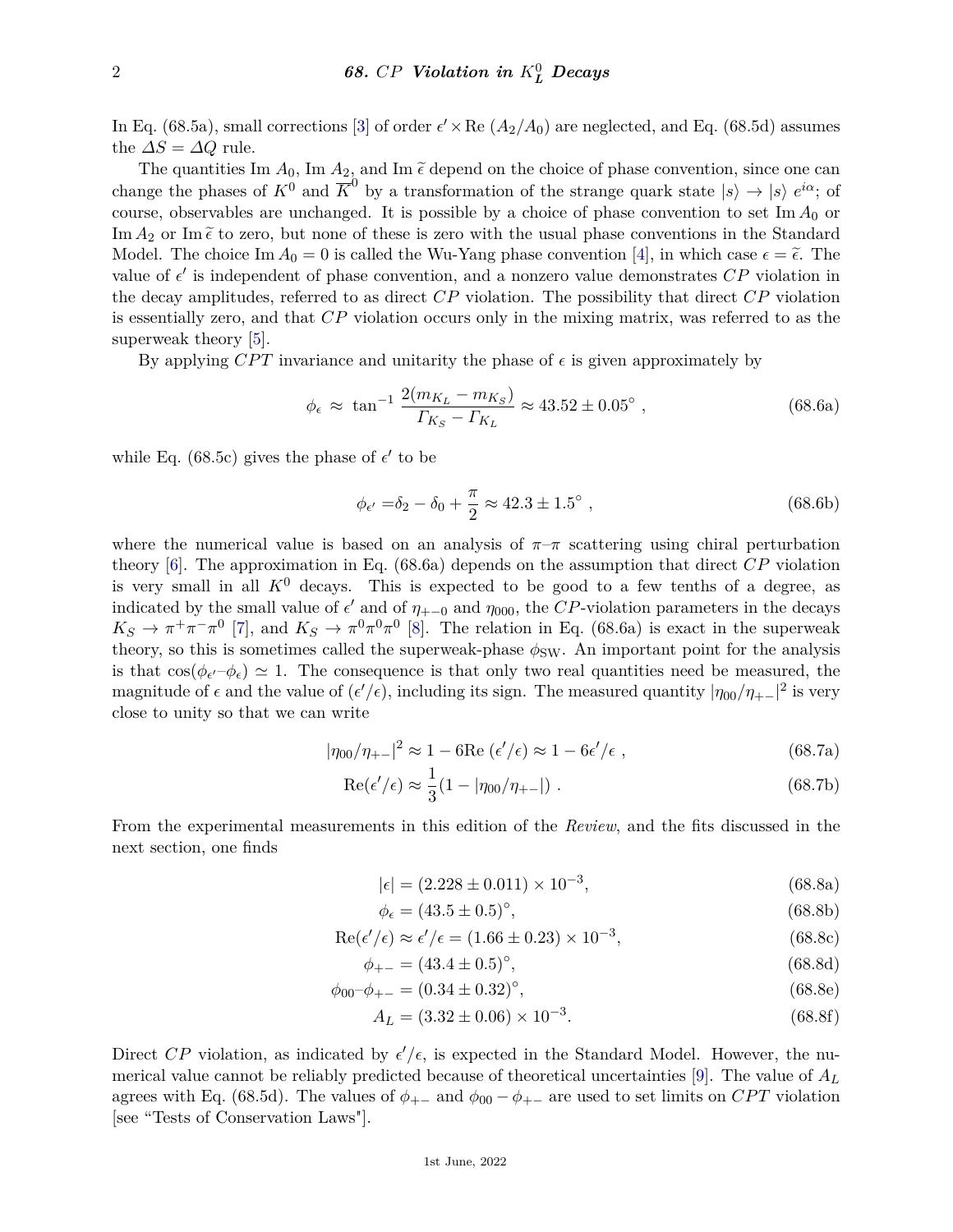## **68.2** Fits for  $K^0_L$  *CP*-violation parameters

In recent years,  $K^0_L$  *CP*-violation experiments have improved our knowledge of *CP*-violation parameters,

and their consistency with the expectations of *CP T* invariance and unitarity. To determine the best values of the *CP*-violation parameters in  $K^0_L \to \pi^+\pi^-$  and  $\pi^0\pi^0$  decay, we make two types of fits, one for the phases  $\phi_{+-}$  and  $\phi_{00}$  jointly with  $\Delta m$  and  $\tau_s$ , and the other for the amplitudes  $|\eta_{+-}|$  and  $|\eta_{00}|$  jointly with the  $K^0_L$  →  $\pi\pi$  branching fractions.

### **68.2.1** *Fits to*  $\phi_{+-}$ *,*  $\phi_{00}$ *,*  $\Delta\phi$ *,*  $\Delta m$ *, and*  $\tau_s$  *data*

These are joint fits to the data on  $\phi_{+-}$ ,  $\phi_{00}$ , the phase difference  $\Delta\phi = \phi_{00} - \phi_{+-}$ , the  $K^0_L - K^0_S$ mass difference  $\Delta m$ , and the  $K_S^0$  mean life  $\tau_s$ , including the effects of correlations.

Measurements of  $φ_{+-}$  and  $φ_{00}$  are highly correlated with  $Δm$  and  $τ_s$ . Some measurements of  $\tau_s$  are correlated with *∆m*. The correlations are given in the footnotes of the  $\phi_{+-}$  and  $\phi_{00}$  sections of the  $K^0_L$  Listings, and the  $\tau_s$  section of the  $K^0_S$  Listings.

In most cases, the correlations are quoted as 100%, with the value and error of  $\phi_{+-}$  or  $\phi_{00}$  given at a fixed value of  $\Delta m$  and  $\tau_S$ , with additional terms specifying the dependence of the value on  $\Delta m$  and  $\tau_s$ . These cases lead to diagonal bands in Figs. 68.1 and 68.2. The KTeV experiment [\[10\]](#page-7-9) quotes its results as values of  $\Delta m$ ,  $\tau_s$ ,  $\phi_\epsilon$ , Re( $\epsilon'/\epsilon$ ), and Im( $\epsilon'/\epsilon$ ) with correlations, leading to the ellipses labeled "b." The correlations for the KTeV measurements are given in the  $\text{Im}(e'/e)$  section of the  $K^0_L$  Listings. For small  $|\epsilon'/\epsilon|$ ,  $\phi_{+-} \approx \phi_{\epsilon} + \text{Im}(\epsilon'/\epsilon)$ .

**Table 68.1:** References, Document ID's, and sources corresponding to the letter labels in the figures. The data are given in the  $\phi_{+-}$  and  $\Delta m$ sections of the  $K_L$  Listings, and the  $\tau_S$  section of the  $K_S$  Listings.

|   | Label Source     | PDG Document ID          | Ref.                         |
|---|------------------|--------------------------|------------------------------|
| a | This Review      | <b>OUR FIT</b>           |                              |
| b | <b>FNAL KTeV</b> | ABOUZAID 11              | [10]                         |
| C | <b>CERN</b>      | APOSTOLAKIS 99C          | $[11]$                       |
|   | <b>CPLEAR</b>    |                          |                              |
| d | FNAL E773        | <b>SCHWINGENHEUER 95</b> | $[12]$                       |
| е | FNAL E731        | GIBBONS 93,93C           | [13], [14]                   |
| f | <b>CERN</b>      | GEWENIGER 74B,74C        | [15], [16]                   |
| g | CERN NA31        | CAROSI 90                | $\left\lceil 17\right\rceil$ |
| h | CERN NA48        | LAI 02C                  | [18]                         |
| ı | CERN NA31        | <b>BERTANZA 97</b>       | $\left[19\right]$            |
|   | This Review      | <b>SUPERWEAK 16</b>      |                              |

The data on  $\tau_s$ ,  $\Delta m$ , and  $\phi_{+-}$  shown in Figs. 68.1 and 68.2 are combined with data on  $\phi_{00}$ and  $\phi_{00}$  –  $\phi_{+-}$  in two fits, one without assuming *CPT*, and the other with this assumption. The results without assuming *CPT* are shown as ellipses labeled "a." These ellipses are seen to be in good agreement with the superweak phase

$$
\phi_{SW} = \tan^{-1}\left(\frac{2\Delta m}{\Delta \Gamma}\right) = \tan^{-1}\left(\frac{2\Delta m \tau_s \tau_L}{\hbar(\tau_L - \tau_s)}\right) \tag{68.9}
$$

In Figs. 68.1 and 68.2,  $\phi_{SW}$  is shown as narrow bands labeled "j."

Table 68.2 column 2, "Fit  $w/o$  *CPT*," gives the resulting fitted parameters, while Table 68.3 gives the correlation matrix for this fit. The white ellipses labeled "a" in Figure 68.1 and 68.2 are the  $\chi^2 = 1$  contours for this fit.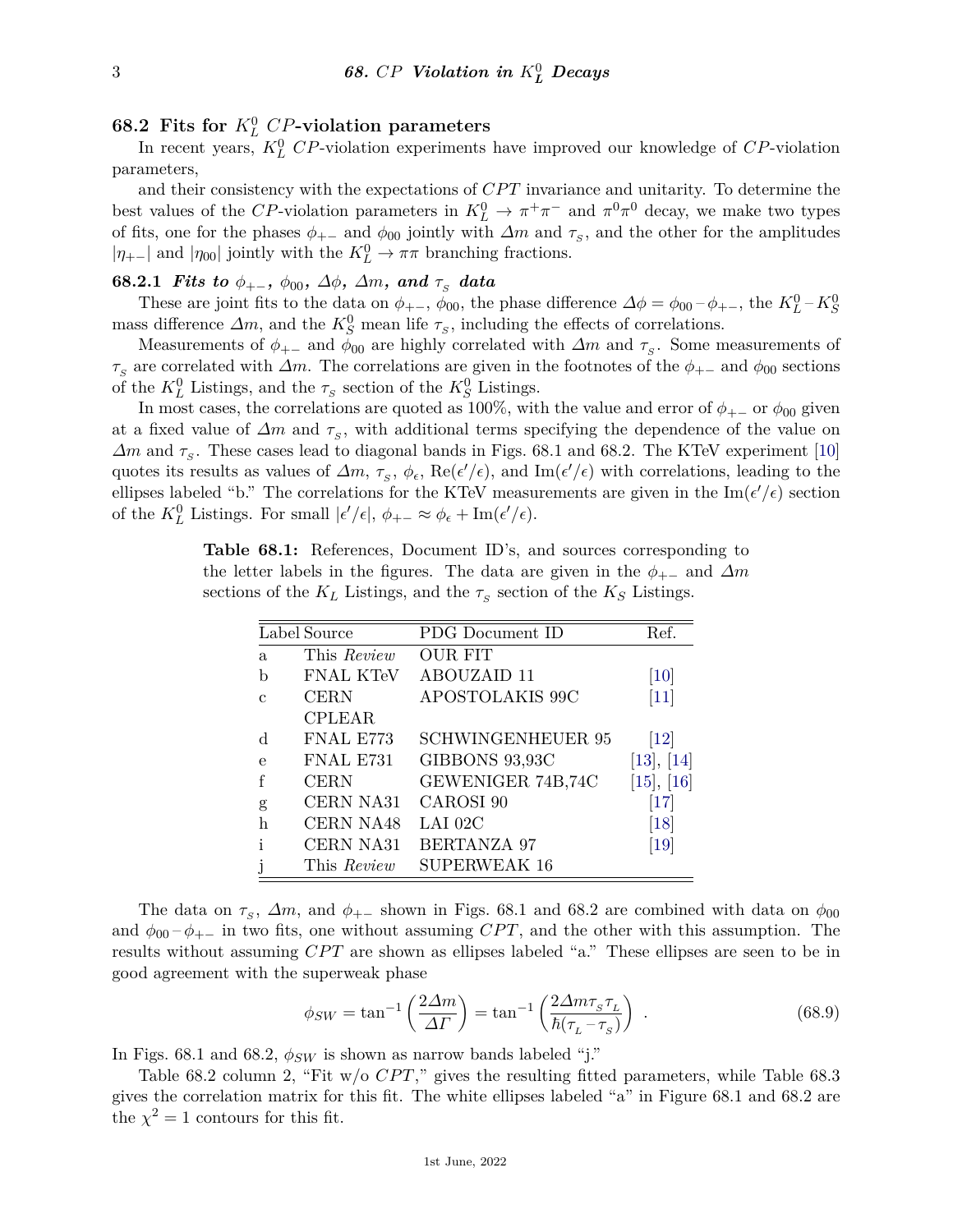

**Figure 68.1:**  $\phi_{+-}$  vs  $\Delta m$  for experiments which do not assume *CPT* invariance.  $\Delta m$  measurements appear as vertical bands spanning  $\Delta m \pm 1\sigma$ , cut near the top and bottom to aid the eye. Most  $\phi_{+-}$  measurements appear as diagonal bands spanning  $\phi_{+-} \pm \sigma_{\phi}$ . Data are labeled by letters: "b"–FNAL KTeV, "c"–CERN CPLEAR, "d"–FNAL E773, "e"–FNAL E731, "f"–CERN, "g"–CERN NA31, and are cited in Table 68.1. The narrow band "j" shows  $\phi_{SW}$ . The ellipse "a" shows the  $\chi^2 = 1$  contour of the fit result.

For experiments which have dependencies on unseen fit parameters, that is, parameters other than those shown on the x or y axis of the figure, their band positions are evaluated using the fit results and their band widths include the fitted uncertainty in the unseen parameters. This is also true for the  $\phi_{SW}$  bands.

If *CPT* invariance and unitarity are assumed, then by Eq. (68.6a), the phase of  $\epsilon$  is constrained to be approximately equal to

$$
\phi_{SW} = (43.50258 \pm 0.00021)^{\circ} + 54.1(\Delta m - 0.5289)^{\circ} + 32.0(\tau_s - 0.89564) \tag{68.10}
$$

where we have linearized the  $\Delta m$  and  $\tau_s$  dependence of Eq. (68.9). The error  $\pm 0.00021$  is due to the uncertainty in  $\tau_L$ . Here  $\Delta m$  has units  $10^{10} \hbar s^{-1}$  and  $\tau_S$  has units  $10^{-10}$  s.

If in addition we use the observation that  $Re(\epsilon'/\epsilon) \ll 1$  and  $cos(\phi_{\epsilon'} - \phi_{\epsilon}) \simeq 1$ , as well as the numerical value of  $\phi_{\epsilon'}$  given in Eq. (68.6b), then Eqs. 68.5a, which are sketched in Fig 68.3, lead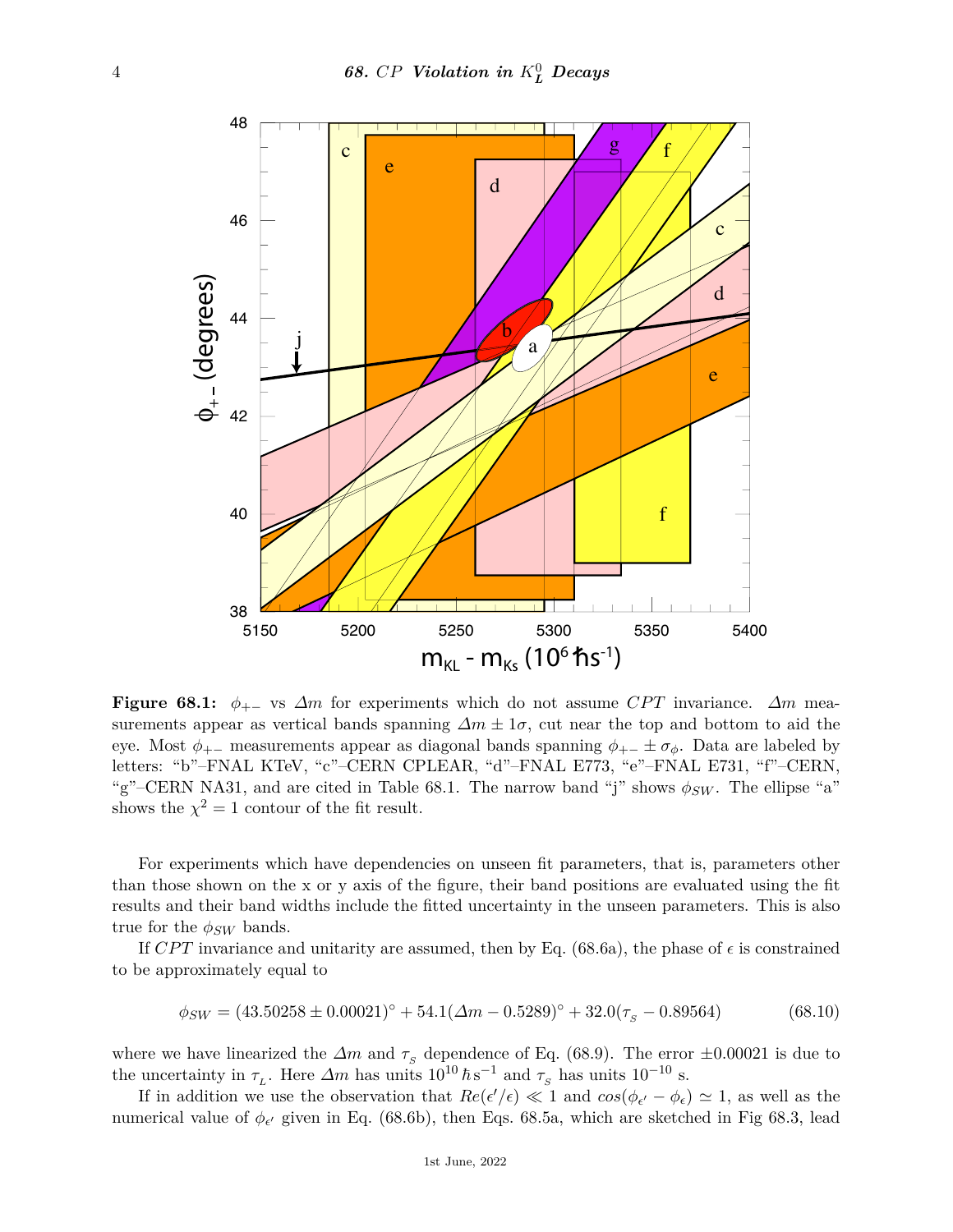

**Figure 68.2:**  $\phi_{+-}$  vs  $\tau_s$ .  $\tau_s$  measurements appear as vertical bands spanning  $\tau_s \pm 1\sigma$ , some of which are cut near the top and bottom to aid the eye. Most  $\phi_{+-}$  measurements appear as diagonal or horizontal bands spanning  $\phi_{+-} \pm \sigma_{\phi}$ . Data are labeled by letters: "b"–FNAL KTeV, "c"–CERN CPLEAR, "d"–FNAL E773, "e"–FNAL E731, "f"–CERN, "g"–CERN NA31, "h"– CERN NA48, "i"–CERN NA31, and are cited in Table 68.1. The narrow band "j" shows  $\phi_{SW}$ . The ellipse "a" shows the fit result's  $\chi^2 = 1$  contour.

to the constraint

$$
\phi_{00} - \phi_{+-} \approx -3 \operatorname{Im} \left( \frac{\epsilon'}{\epsilon} \right)
$$
  

$$
\approx -3 \operatorname{Re} \left( \frac{\epsilon'}{\epsilon} \right) \tan(\phi_{\epsilon'} - \phi_{\epsilon})
$$
  

$$
\approx 0.006^{\circ} \pm 0.008^{\circ} , \qquad (68.11)
$$

so that  $\phi_{+-} \approx \phi_{00} \approx \phi_{\epsilon} \approx \phi_{SW}$ .

In the fit assuming *CPT*, we constrain  $\phi_{\epsilon} = \phi_{SW}$  using the linear expression in Eq. (68.10), and constrain  $\phi_{00} - \phi_{+-}$  using Eq. (68.11). These constraints are inserted into the Listings with the Document ID of SUPERWEAK 16. Some additional data for which the authors assumed *CP T*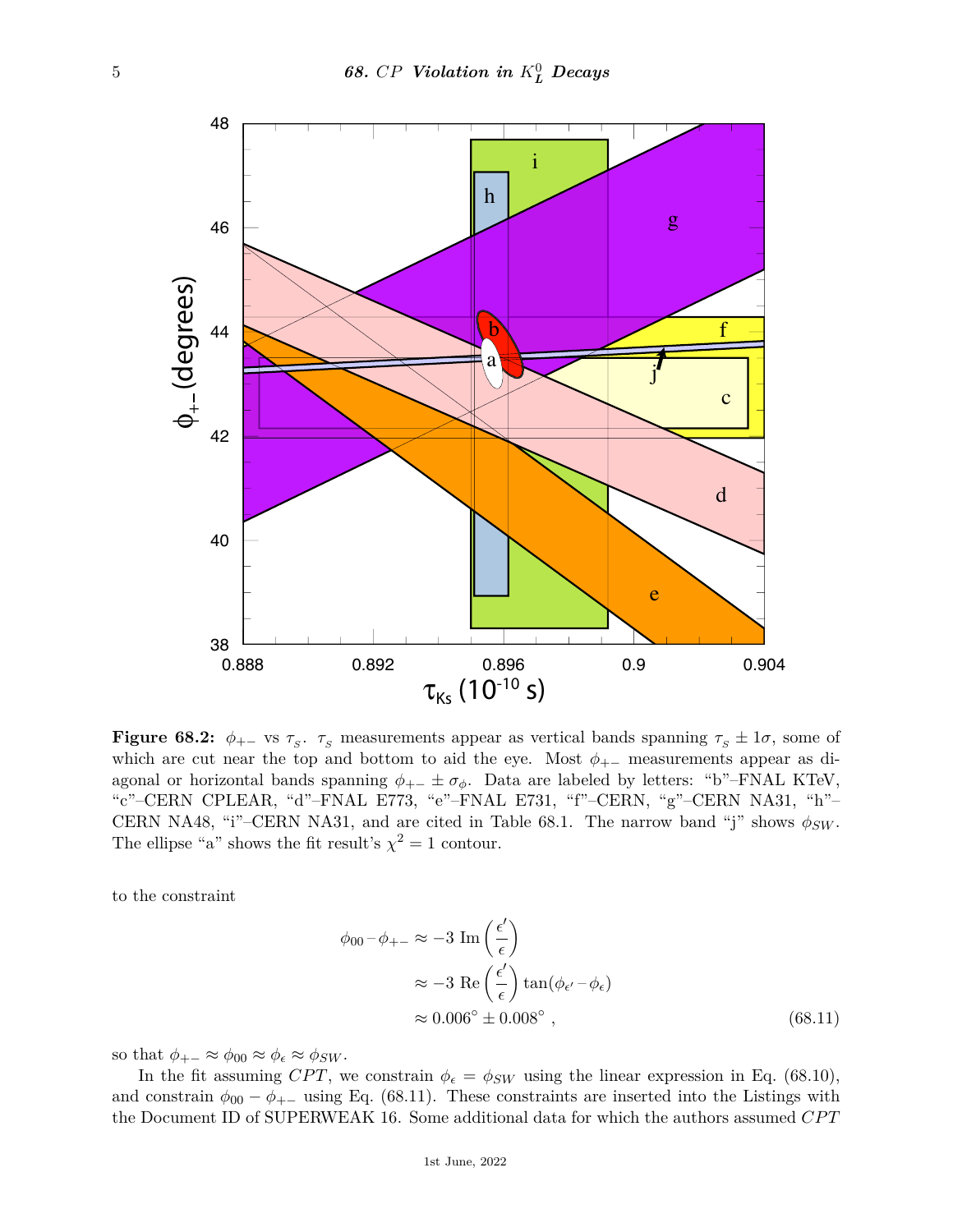| $\text{Quantity}(\text{units})$              | Fit w/o $CPT$                        | Fit w/ $CPT$                |
|----------------------------------------------|--------------------------------------|-----------------------------|
| $\phi_{+-}$ (°)                              | $43.4 \pm 0.5 \; (\overline{S=1.2})$ | $43.51 \pm 0.05$ (S=1.2)    |
| $\Delta m (10^{10} \hbar s^{-1})$            | $0.5289 \pm 0.0010$                  | $0.5293 \pm 0.0009$ (S=1.3) |
| $\tau_{\rm s}(10^{-10}{\rm s})$              | $0.89564 \pm 0.00033$                | $0.8954 \pm 0.0004$ (S=1.1) |
| $\phi_{00}$ <sup>(<math>\circ</math></sup> ) | $43.7 \pm 0.6$ (S=1.2)               | $43.52 \pm 0.05$ (S=1.3)    |
| $\Delta\phi$ <sup>(°)</sup>                  | $0.34 \pm 0.32$                      | $0.006 \pm 0.014$ (S=1.7)   |
| $\phi_{\epsilon}$ <sup>(°)</sup>             | $43.5 \pm 0.5$ (S=1.3)               | $43.52 \pm 0.05$ (S=1.2)    |
| $\chi^2$                                     | 16.4                                 | 20.0                        |
| $#$ Deg. Free.                               | 14                                   | 16                          |

**Table 68.2:** Fit results for  $\phi_{+-}$ ,  $\Delta m$ ,  $\tau_s$ ,  $\phi_{00}$ ,  $\Delta \phi = \phi_{00} - \phi_{+-}$ , and  $\phi_{\epsilon}$ without and with the  $CPT$  assumption

are added to this fit or substitute for other less precise data for which the authors did not make this assumption. See the Listings for details.



**Figure 68.3:** Sketch of Eqs. 68.5a. Not to scale

The results of this fit are shown in Table 68.2, column 3, "Fit w/*CPT*," and the correlation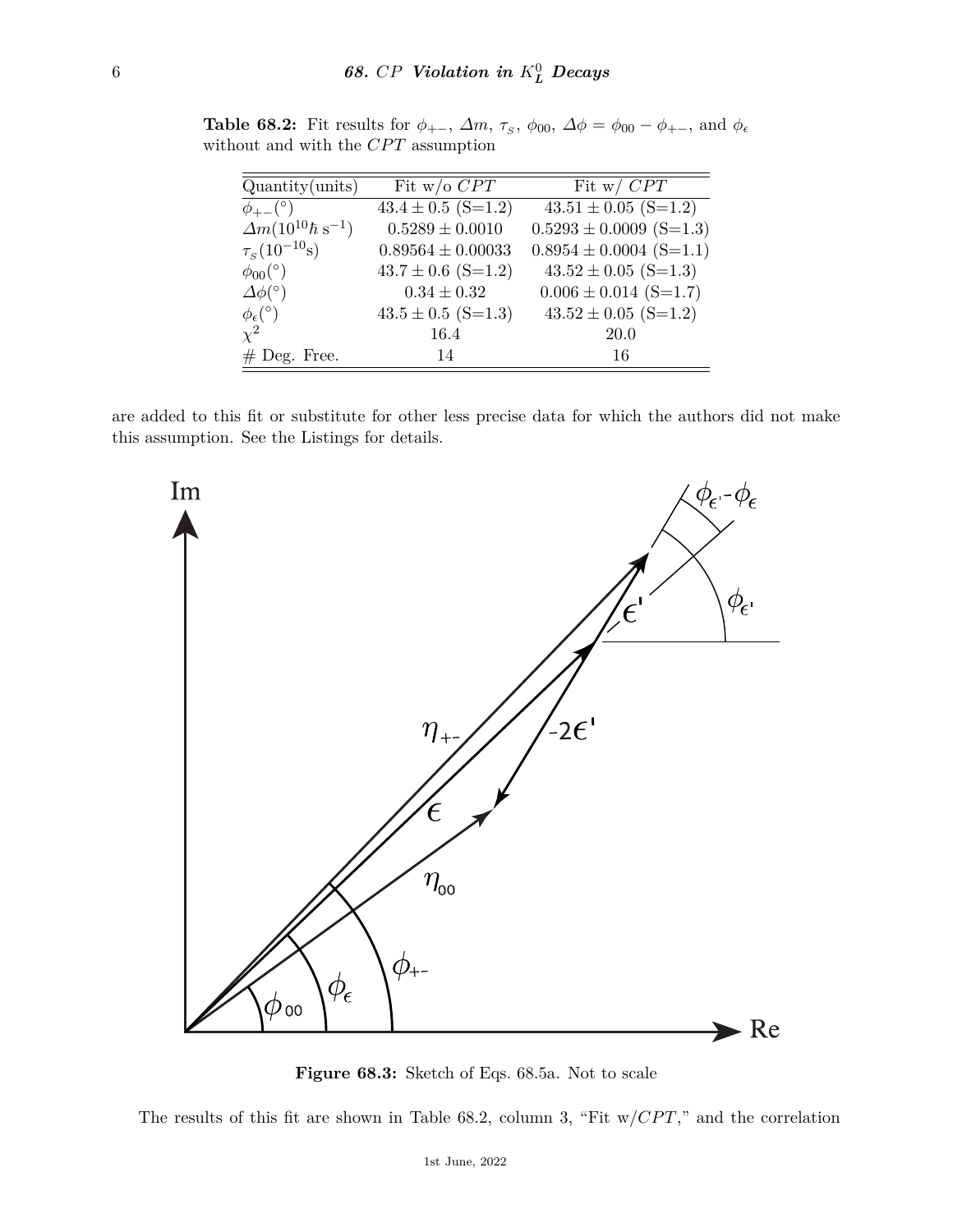matrix is shown in Table 68.4. The  $\Delta m$  precision is improved by the *CPT* assumption.

|                               |          | $\Delta m$                               | $\tau_{_S}$    | $\phi_{00}$                       | $\Delta\phi$                               | $\phi_{\epsilon}$ |
|-------------------------------|----------|------------------------------------------|----------------|-----------------------------------|--------------------------------------------|-------------------|
| $\phi_{+-}$                   |          |                                          |                |                                   | 1.000  0.596  -0.488  0.827  -0.040  0.976 |                   |
| $\Delta m$                    |          | $0.596$ 1.000                            |                |                                   | $-0.572$ $0.487$ $-0.035$ $0.580$          |                   |
| $\tau_{\scriptscriptstyle S}$ | $-0.488$ |                                          | $-0.572$ 1.000 | $-0.423$ $-0.014$                 |                                            | $-0.484$          |
| $\phi_{00}$                   |          | $0.827$ $0.487$ $-0.423$ $1.000$ $0.529$ |                |                                   |                                            | 0.929             |
| $\Delta\phi$                  | $-0.040$ |                                          |                | $-0.035$ $-0.014$ $0.529$ $1.000$ |                                            | 0.178             |
| $\phi_{\epsilon}$             |          | $0.976$ $0.580$ $-0.484$ $0.929$         |                |                                   | 0.178                                      | 1.000             |

**Table 68.3:** Correlation matrix for the results of the fit without the *CP T* assumption

**Table 68.4:** Correlation matrix for the results of the fit with the CPT assumption

|                               |          | $\Delta m$       | $\tau_{\rm s}$  | $\phi_{00}$ | $\Delta\phi$    | $\phi_{\epsilon}$ |
|-------------------------------|----------|------------------|-----------------|-------------|-----------------|-------------------|
| $\phi_{+-}$                   |          | $1.000 \t 0.972$ | $-0.311$        |             | $0.957 - 0.105$ | 0.995             |
| $\Delta m$                    | 0.972    | 1.000            | $-0.509$        | 0.958       | $-0.007$        | 0.977             |
| $\tau_{\scriptscriptstyle S}$ | $-0.311$ |                  | $-0.509$ 1.000  | $-0.306$    | 0.004           | $-0.312$          |
| $\phi_{00}$                   | 0.957    | 0.958            | $-0.306$        | 1.000       | 0.189           | 0.981             |
| $\Delta\phi$                  | $-0.105$ | $-0.007$         | 0.004           | 0.189       | 1.000           | $-0.006$          |
| $\phi_{\epsilon}$             | 0.995    |                  | $0.977 - 0.312$ | 0.981       | $-0.006$        | 1.000             |

 $68.2.2$  Fits for  $\epsilon'/\epsilon$ ,  $|\eta_{+-}|$ ,  $|\eta_{00}|$ , and  $B(K_L \to \pi \pi)$ 

We list measurements of  $|\eta_{+-}|$ ,  $|\eta_{00}|$ ,  $|\eta_{00}/\eta_{+-}|$ , and  $\epsilon'/\epsilon$ . Independent information on  $|\eta_{+-}|$ and  $|\eta_{00}|$  can be obtained from measurements of the  $K^0_L$  and  $K^0_S$  lifetimes  $(\tau_L, \tau_S)$ , and branching ratios (B) to  $\pi\pi$ , using the relations

$$
|\eta_{+-}| = \left[\frac{\mathcal{B}(K_L^0 \to \pi^+ \pi^-)}{\tau_L} \; \frac{\tau_S}{\mathcal{B}(K_S^0 \to \pi^+ \pi^-)}\right]^{1/2},\tag{68.12a}
$$

$$
|\eta_{00}| = \left[\frac{\mathcal{B}(K_L^0 \to \pi^0 \pi^0)}{\tau_L} \; \frac{\tau_S}{\mathcal{B}(K_S^0 \to \pi^0 \pi^0)}\right]^{1/2} \; . \tag{68.12b}
$$

For historical reasons, the branching ratio fits and the *CP*-violation fits are done separately, but we want to include the influence of  $|\eta_{+-}|$ ,  $|\eta_{00}|$ ,  $|\eta_{00}/\eta_{+-}|$ , and  $\epsilon'/\epsilon$  measurements on  $B(K^0_L \to \pi^+\pi^-)$ and  $B(K_L^0 \to \pi^0 \pi^0)$  and vice versa. We approximate a global fit to all of these measurements by first performing two independent fits: 1) BRFIT, a fit to the  $K_L^0$  branching ratios, rates, and mean life, and 2) ETAFIT, a fit to the  $|\eta_{+-}|$ ,  $|\eta_{00}|$ ,  $|\eta_{+-}/\eta_{00}|$ , and  $\epsilon'/\epsilon$  measurements. The results from fit 1, along with the  $K_S^0$  values from this edition, are used to compute values of  $|\eta_{+-}|$  and  $|\eta_{00}|$ , which are included as measurements in the  $|\eta_{00}|$  and  $|\eta_{+-}|$  sections with a document ID of BRFIT 16. Thus, the fit values of  $|\eta_{+-}|$  and  $|\eta_{00}|$  given in this edition include both the direct measurements and the results from the branching ratio fit.

The process is reversed in order to include the direct  $|\eta|$  measurements in the branching ratio fit. The results from fit 2 above (before including BRFIT 16 values) are used along with the  $K^0_L$ and  $K_S^0$  mean lives and the  $K_S^0 \rightarrow \pi \pi$  branching fractions to compute the  $K_L^0$  branching ratio